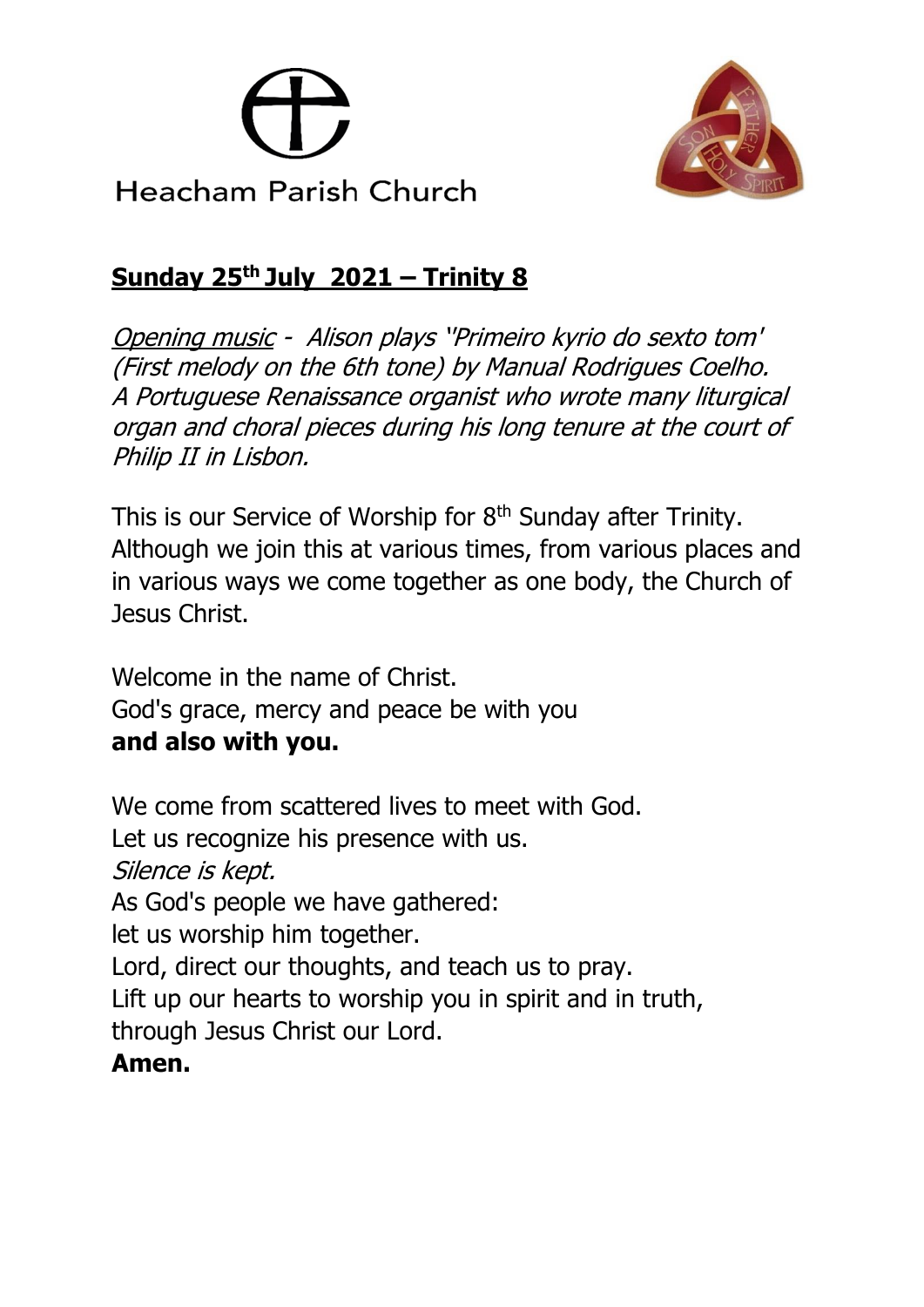Loving God, we have come to worship you. **Help us to pray to you in faith, to sing your praise with gratitude, and to listen to your word with eagerness; through Christ our Lord. Amen.**

#### Song: **My hope is built on nothing less**

My hope is built on nothing less than Jesus' blood and righteousness; no merit of my own I claim, but wholly trust in Jesus' name. On Christ, the solid rock, I stand – all other ground is sinking sand, all other ground is sinking sand.

When weary in this earthly race, I rest on His unchanging grace; in every wild and stormy gale my anchor holds and will not fail. On Christ, the solid rock….

His vow, His covenant and blood are my defence against the flood; when earthly hopes are swept away He will uphold me on that day. On Christ, the solid rock….

When the last trumpet's shall sound, O may I then in Him be found! clothed in His righteousness alone, faultless to stand before His throne. On Christ, the solid rock….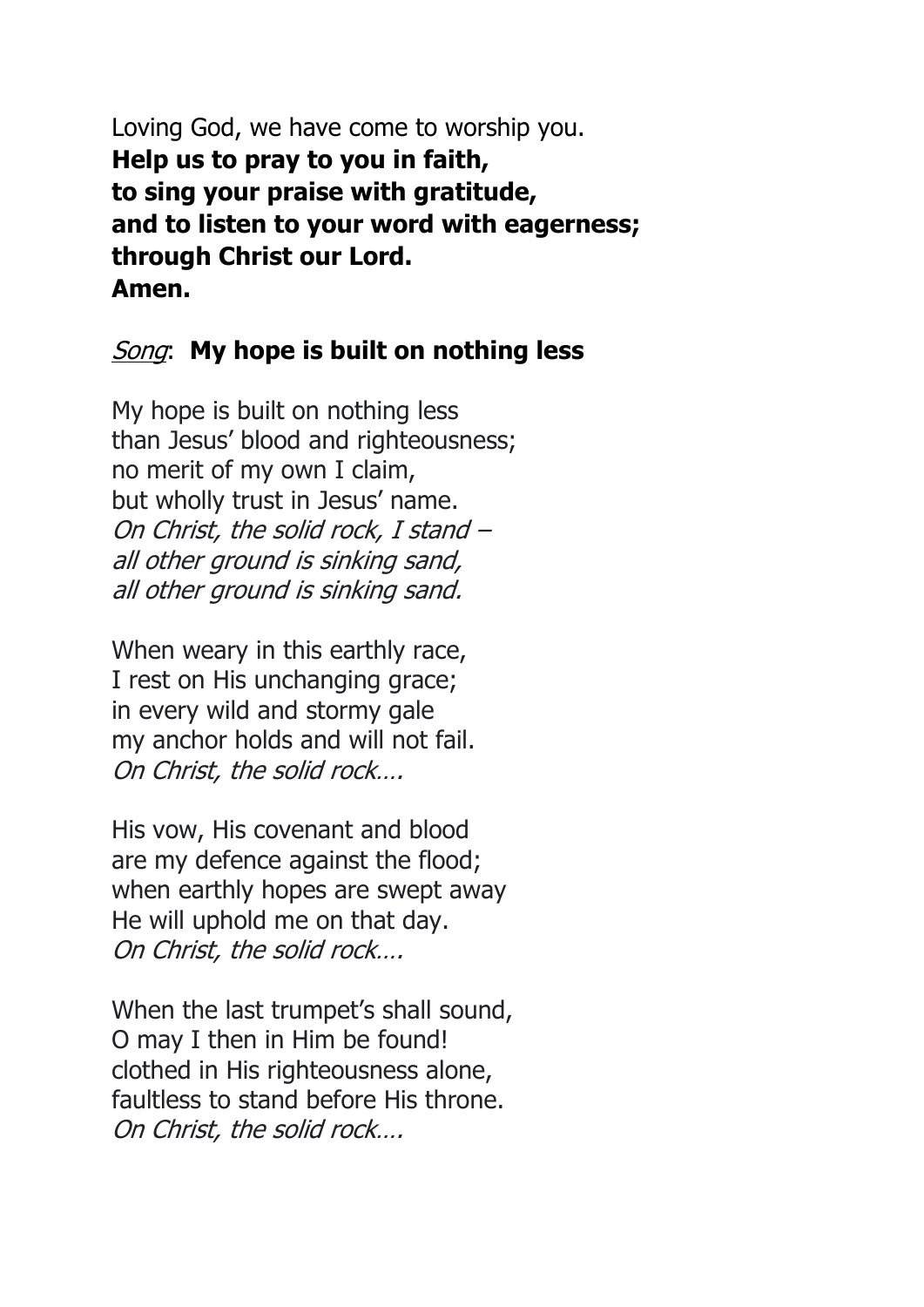## Prayers of penitence

The grace of God has dawned upon the world with healing for all. Let us come to him, in sorrow for our sins, seeking healing and salvation.

**God our Father,**

**long-suffering, full of grace and truth, you create us from nothing and give us life. You give your faithful people new life in the water of baptism. You do not turn your face from us, nor cast us aside. We confess that we have sinned against you and our neighbour. We have wounded your love and marred your image in us. Restore us for the sake of your Son, and bring us to heavenly joy, in Jesus Christ our Lord. Amen.**

Almighty God,

who in Jesus Christ has given us a kingdom that cannot be destroyed, forgive us our sins, open our eyes to God's truth, strengthen us to do God's will and give us the joy of his kingdom, through Jesus Christ our Lord. **Amen.**

Bible reading **–** Ephesians Ch 2 v 1–10 Read by Pam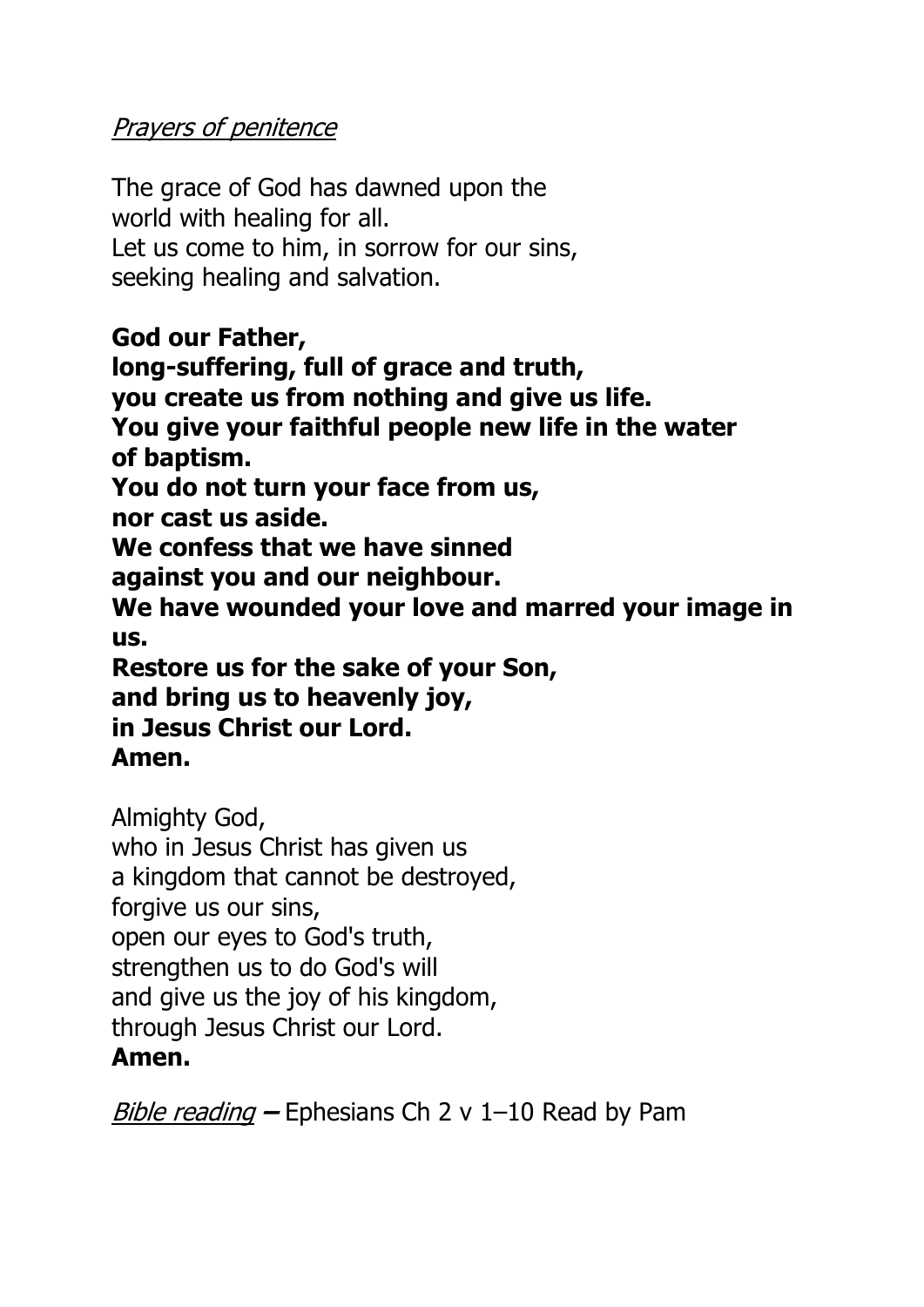#### A reflection - on these verses by Penny

Many thoughtful people are more depressed about the state of humanity today than ever before. Yes, every generation has had its 'doom mongers' who major on a particular theme but today we are better informed by the world-wide media than any previous generation has been, and this makes us aware of the extent of evil present in our world today. We see economic problems, social conflict, the effects of global warming, the absence of accepted moral guidelines, and over all these a pandemic. Across the world, humanity is incapable of creating a just, free, humane, and peaceful society. It is with this background that these verses from Ephesians become ever more relevant.

Here Paul contrasts **what man is by nature**, the human condition, with what he can become by faith. He's writing to the Church in Ephesus whom he addresses in the first two verses. In verse 3 he broadens this out to all humanity. This is the state of humanity in general, including Paul and his fellow evangelists, before they heard and responded to the gospel. He is devastatingly blunt in three ways:

1. You were "dead in your transgressions". This is spiritual death, the separation from God which is the inevitable result of sin. Unable to understand and appreciate spiritual things, he possesses no spiritual life. Thus, the unbeliever is not sick, he is dead. He does not need resuscitation he needs resurrection. Our world is one vast graveyard filled with people who are the walking dead.

2. You were "enslaved". Firstly, to the 'ways of the world'. We all experience peer pressure "everybody does it" to behave to the social norm. Secondly, "to the ruler of the kingdom of the air" i.e., the devil. We are tempted to disobedience. The beginning of man's spiritual death came when God told Adam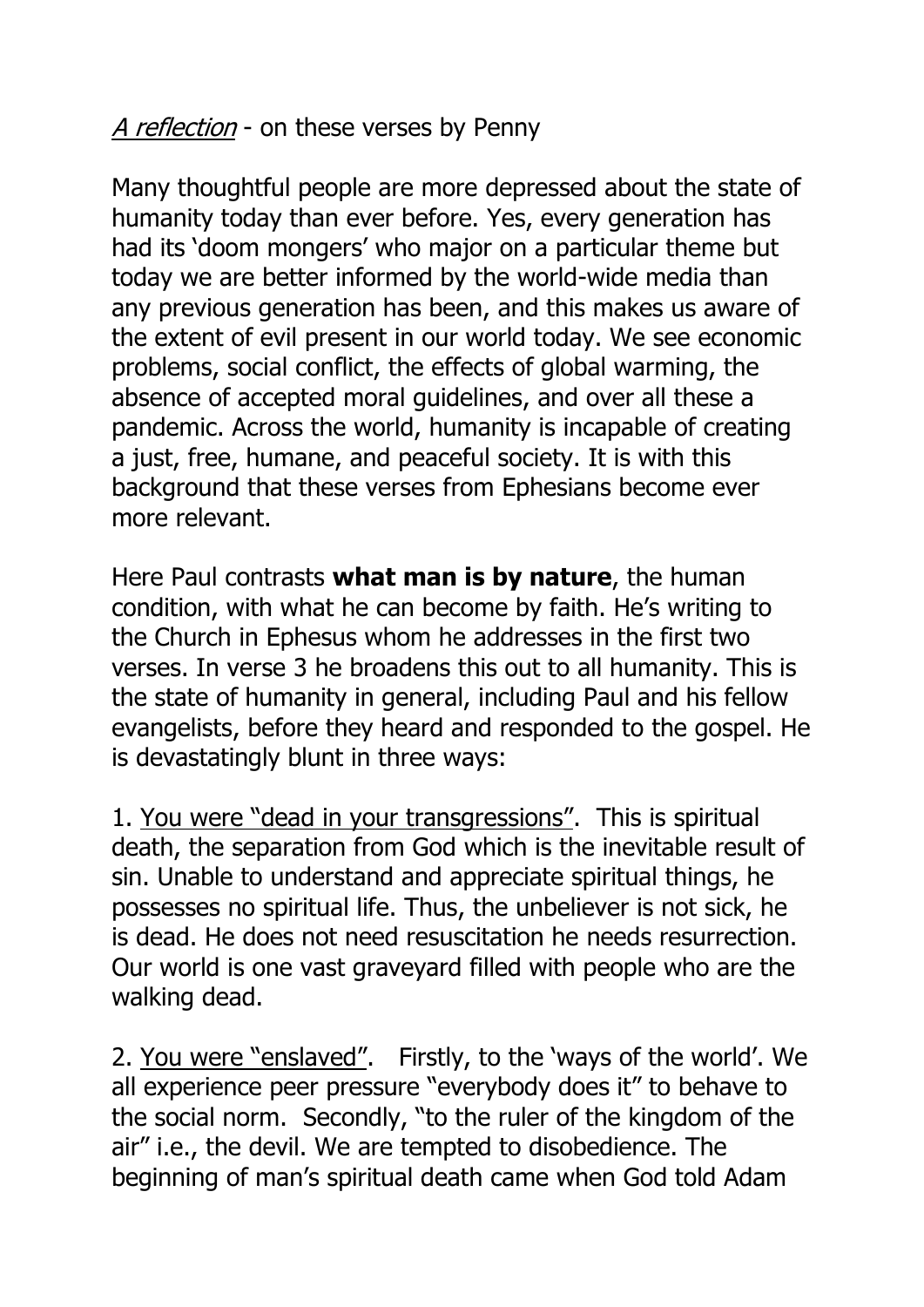that if he ate the forbidden fruit, he would surely die. The serpent tempted him with "you will not surely die". Thirdly, "to the cravings of our sinful nature" Our self-centred human nature. This includes wrong desires of the mind as well as the body.

3. You were "condemned". We are "by nature objects of wrath". Wrath is God's response to sin. He hates the sin but loves the sinner and "the wages of sin is death". Paul portrays our lost human condition in terms of death, slavery, and condemnation.

Turning to **what man can become by faith** Paul starts "BUT God……." has taken action to reverse our condition of sin. Paul spells it out twice.

"By grace you have been saved, through faith." That means he has 'made us alive' with Christ. 'raised us up' with Christ 'seated us with him in the heavenly realms' Thus, mirroring three events of Christ's saving career. Resurrection, ascension, and session.

Why did God do this? To restore the human race which he had created. He applied His mercy, His love, and His grace to rescue us from our just deserts. Salvation is more than forgiveness. It is delivery from death, slavery, and sin those three conditions of man which Paul described earlier. Grace is God's free undeserved mercy towards us, and faith is the humble trust in which we receive our salvation. Jesus likened that to the attitude of an innocent child.

What are we now? We are 'God's workmanship' (the literal meaning of the word is work of art or masterpiece) that he has created in Christ. Salvation has made each one of us a new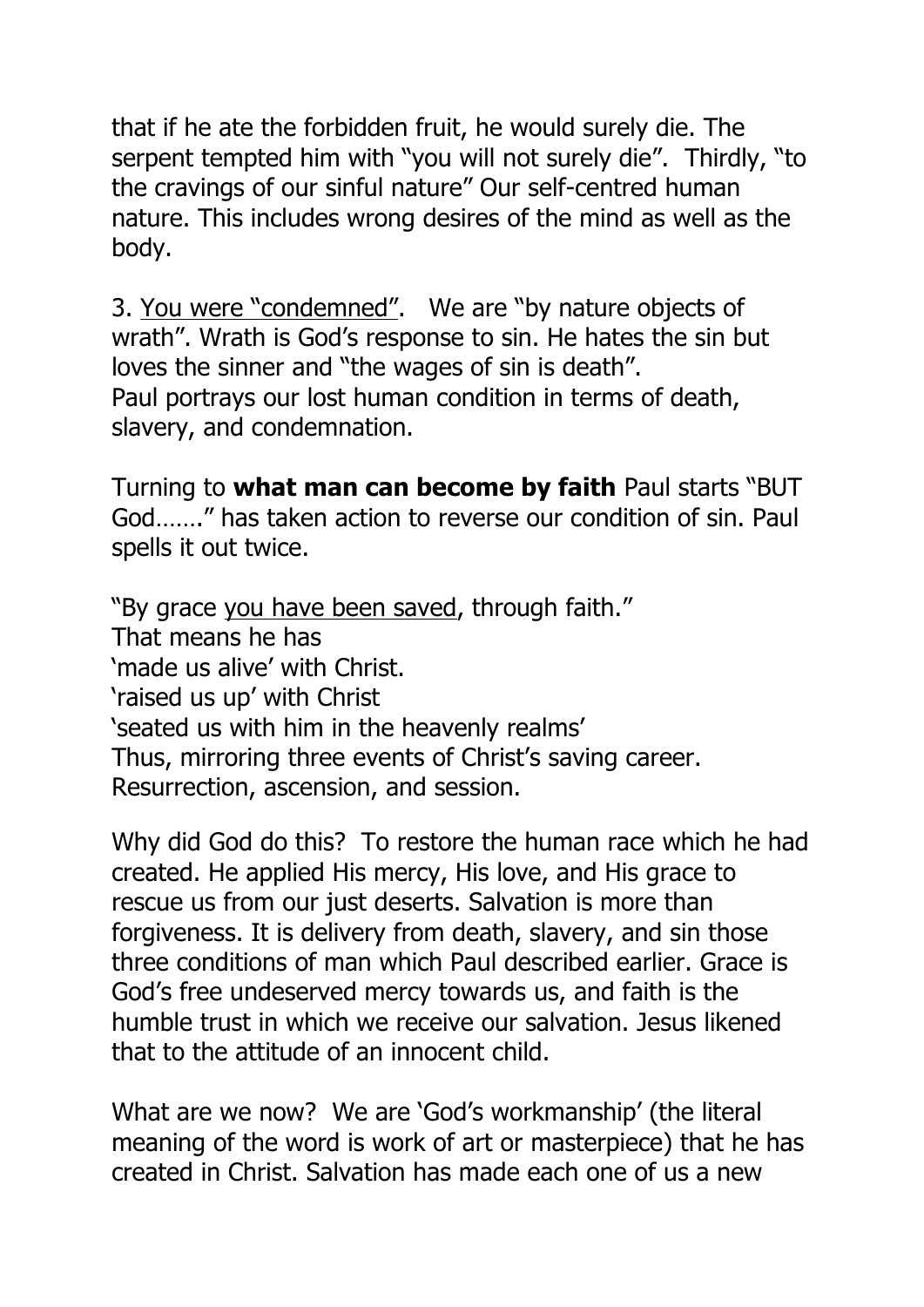creation. We are created in Christ to fulfil good works designed by God. This is the purpose for which we have been 'tailor made'. Therefore, we have come from being spiritually dead, enslaved and condemned to a new creation in the image of God to do his good works because **"it is by grace you have been saved through faith"** 

## Affirmation of faith

Do you believe and trust in God the Father, source of all being and life, the one for whom we exist? **We believe and trust in him.**

Do you believe and trust in God the Son, who took our human nature, died for us and rose again? **We believe and trust in him.**

Do you believe and trust in God the Holy Spirit, who gives life to the people of God and makes Christ known in the world? **We believe and trust in him.**

This is the faith of the Church. **This is our faith. We believe and trust in one God, Father, Son and Holy Spirit. Amen.**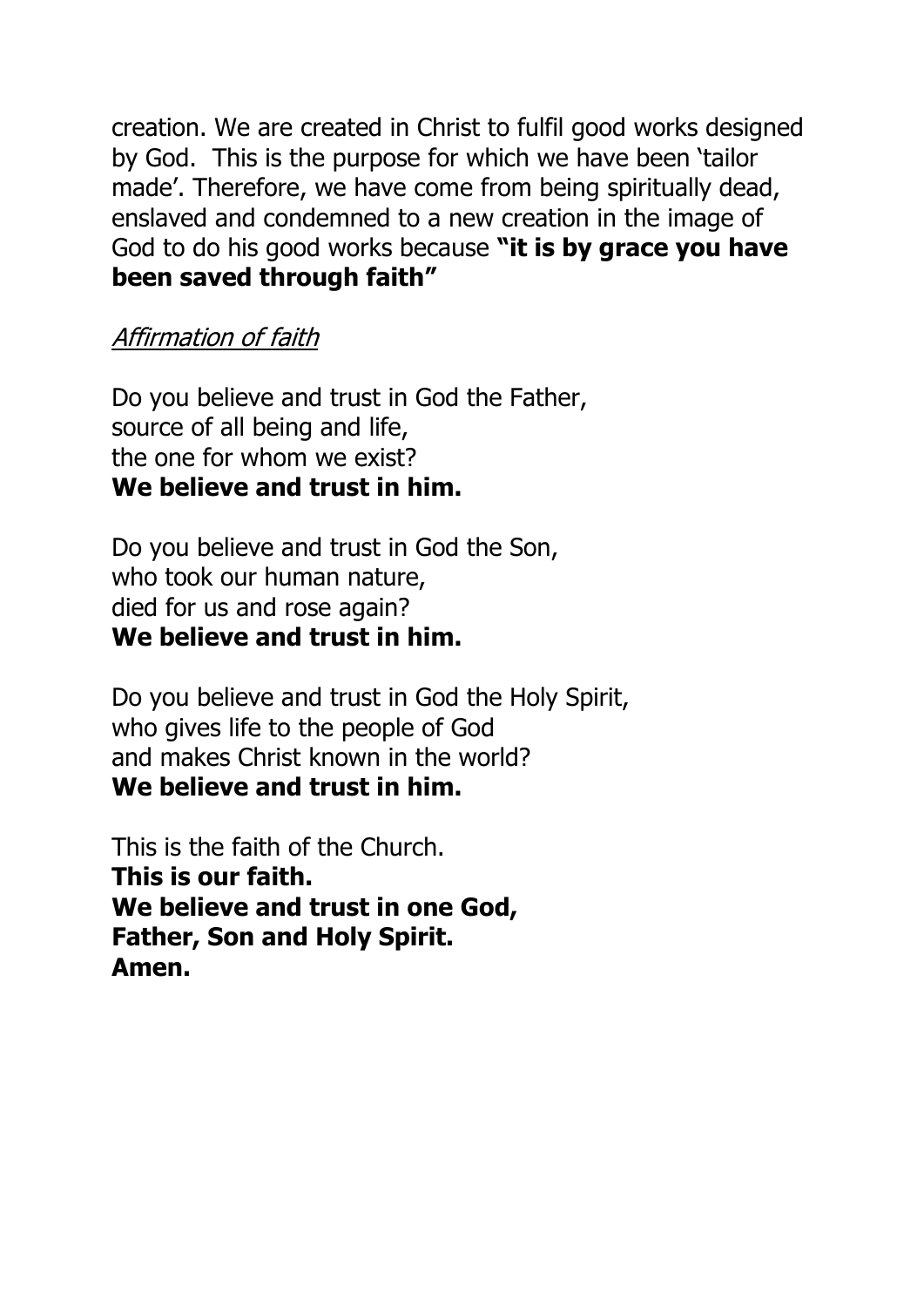# Song: **Who is there like You**

Who is there like You, and who else would give their life for me, even suffering in my place? And who could repay You? All of creation looks to You, and You provide for all You have made.

So I'm lifting up my hands, lifting up my voice, lifting up Your name, and in Your grace I rest, for Your love has come to me and set me free. And I'm trusting in Your word, trusting in Your cross, trusting in Your blood and all Your faithfulness, for Your power at work in me is changing me.

#### Prayers of Intercession led by Gordon

Heavenly Father, we look outward to your world, to those countries we will never go to but which we do hear about in our newsfeeds. We continue to pray for the peace of Jerusalem and for a sustainable peace in Israel and Palestine. We pray for the Yemen, Ethiopia and Sudan, and other countries that are still suffering wars. We pray especially for non-governmental organisations as they struggle to work in difficult circumstances and help us to support those charities who work in your Name to support the most vulnerable. We pray for the innocent men, women, and children who are caught up in recent conflicts, and those who are suffering after years of warfare. We pray for the UK and other rich nations, that they will not only provide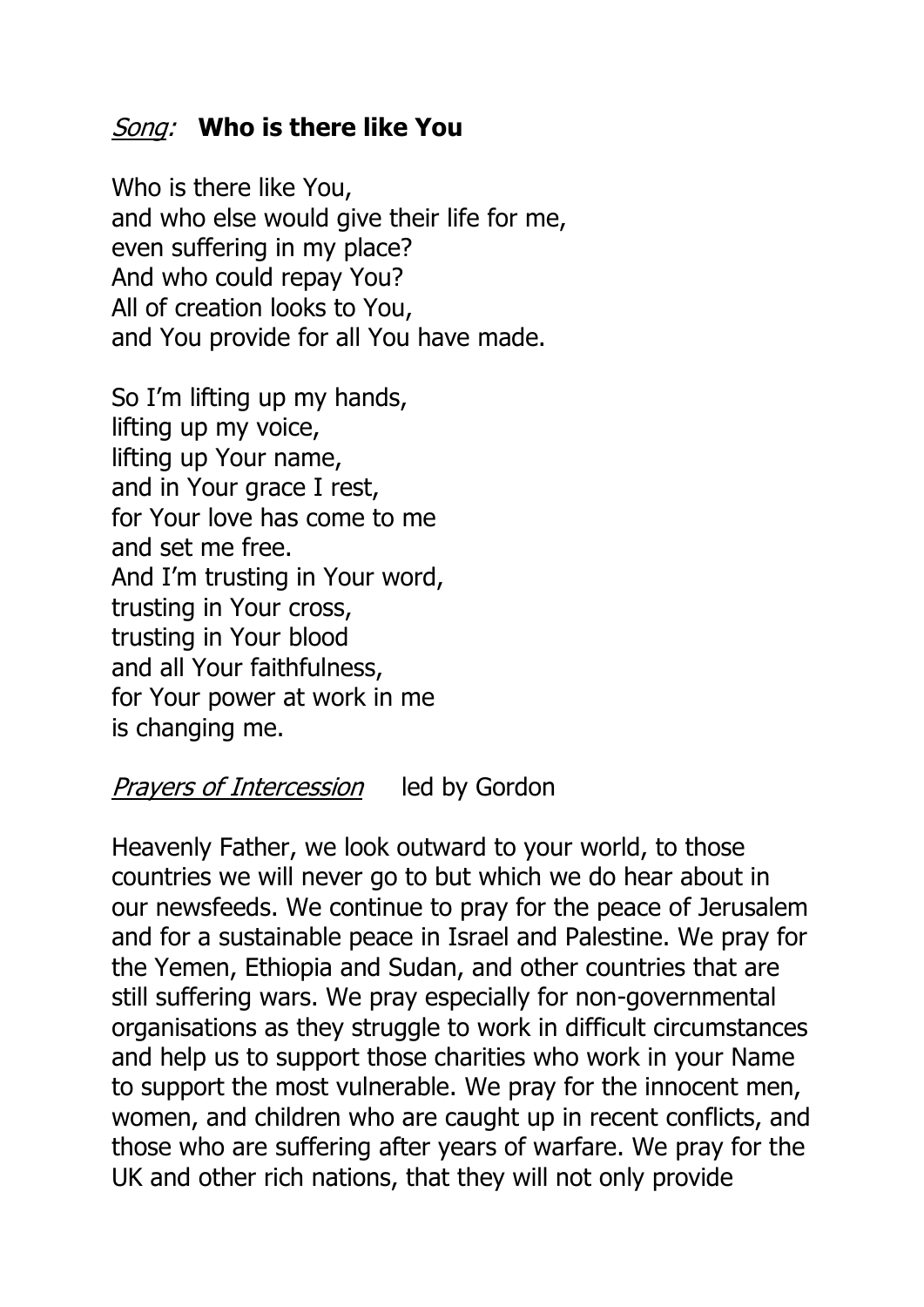vaccines to make us in the West safe but for the aid which is needed to keep people alive across the world. Remind us Lord and disturb us in our comfortableness.

# **Lord in your mercy. Hear our prayer.**

Creator God, we pray for the Climate Crisis which is only now being recognised throughout the world. In the last week we have seen devasting floods in Europe, as well as in China. We pray for Scientists, governments, and ourselves, the general public, that we will acknowledge the harm we have caused to our world and work towards solutions. We pray particularly for the COP 26 Climate Change Conference in November. Also, for John Kerry, the US Climate Envoy, as he travels the world seeking concrete commitments from developed countries to do all they can to reduce greenhouse gases. We ask for your intervention in your world and for wisdom and understanding for those who are in positions to change policies worldwide. We Thank you Father that you are raising up projects which can save our beautiful World.

## **Lord in your mercy. Hear our prayer.**

Loving God, we continue to pray for the ongoing Covid pandemic, having now entered a period where restrictions have all but been removed. We pray for people to have common sense when it comes to socialising, and when going to areas where lots of other people are gathered. Help us Lord, as we embrace this newfound freedom, to be aware of the concerns and needs of others.

We continue to pray for those working in the care sector, as well as within our National Health Service. In particular, we pray for all the staff and volunteers at the Queen Elizabeth Hospital in Kings Lynn. Give them all that they need to continue to do their jobs to the best of their ability, nearly eighteen months into the pandemic. In addition, we pray for success for the bid that has been submitted in order for a new hospital to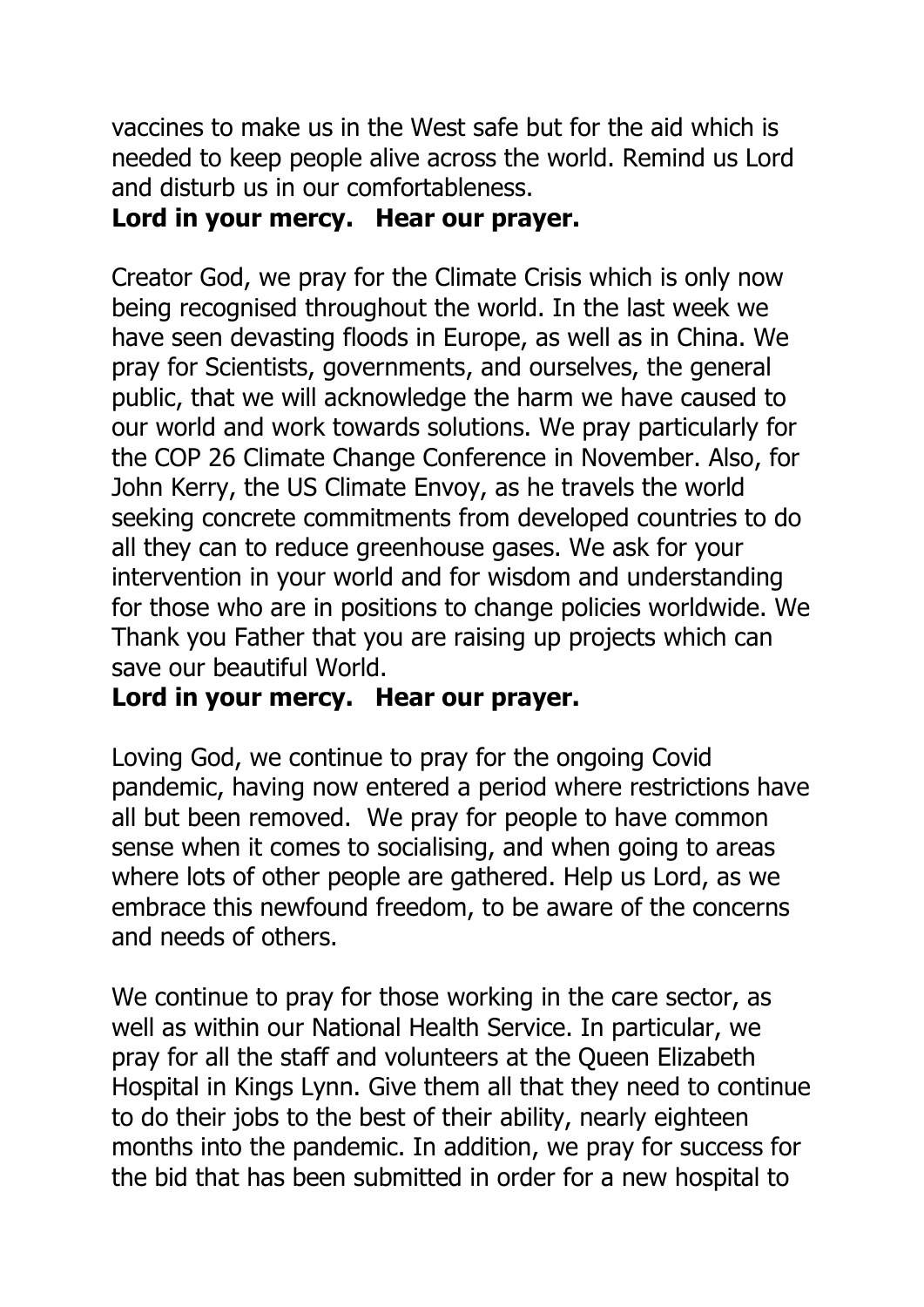be built, to replace the current one which is in such a poor state of repair.

#### **Lord in your mercy. Hear our prayer.**

Heavenly Father we turn to pray for your Church - your people here on earth. Guide all our church leaders worldwide. We pray for all who lead churches that they will take time to listen to your promptings and that we will become a different church as we reopen more and more.

We pray particularly for our own Veronica at this time, and for her family.

Renew us all again with your life-giving Holy Spirit **Lord in your mercy. Hear our prayer**

Healing God we pray for those many people we know who are ill in mind, body, or spirit. Those who have long term health conditions, those who are coming to the end of their lives and those who are suffering any kind of illness. Lord we pray for your healing peace to spirits who are weary, fresh hope for those who are losing hope and courage to withstand their pain where it is most severe. Remembering too our hardworking doctors, nurses, and health professionals, give them strength and resilience at this time. We pray too for your peace for those who need it most at this time.

## **Lord in your mercy Hear our prayer.**

Finally, we take time to bring our own lives before you…. In a time of silence let us still ourselves and listen to our Father who we may only hear in the quietest of whispers... (take time to be still and quiet)

Merciful Father. Accept these prayers for the sake of your Son Jesus Christ our Lord. **Amen**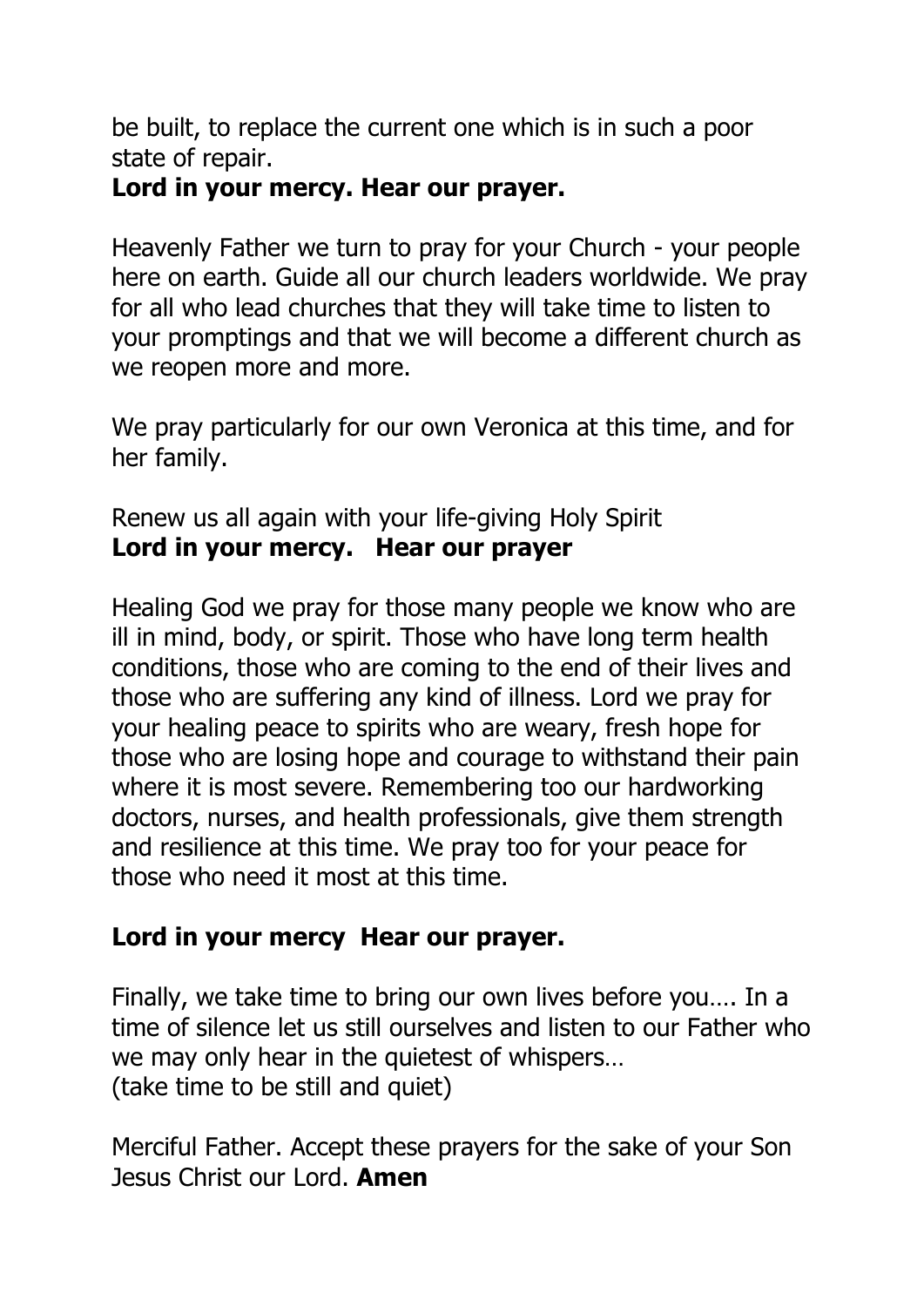#### The Lord's prayer

#### Collect for today

Lord God, your Son left the riches of heaven and became poor for our sake: when we prosper save us from pride, when we are needy save us from despair, that we may trust in you alone; through Jesus Christ our Lord. **Amen.**

## Closing prayers

Let us give thanks to the God of our Lord Jesus Christ, **who has blessed us in Christ with every spiritual blessing.**

Before the world was made, God chose us in Christ, **that we might be holy and blameless before him.** Let us praise God for the glory of his grace, **for the free gift he gave us in his dear Son.** To Father, Son and Holy Spirit **give praise and dominion, honour and might, for ever and ever. Amen.**

Lord Jesus Christ, you humbled yourself in taking the form of a servant, and in obedience died on the cross for our salvation: give us the courage to follow you and to proclaim you as Lord and King, to the glory of God the Father.

# **God of power, may the boldness of your Spirit transform us,**